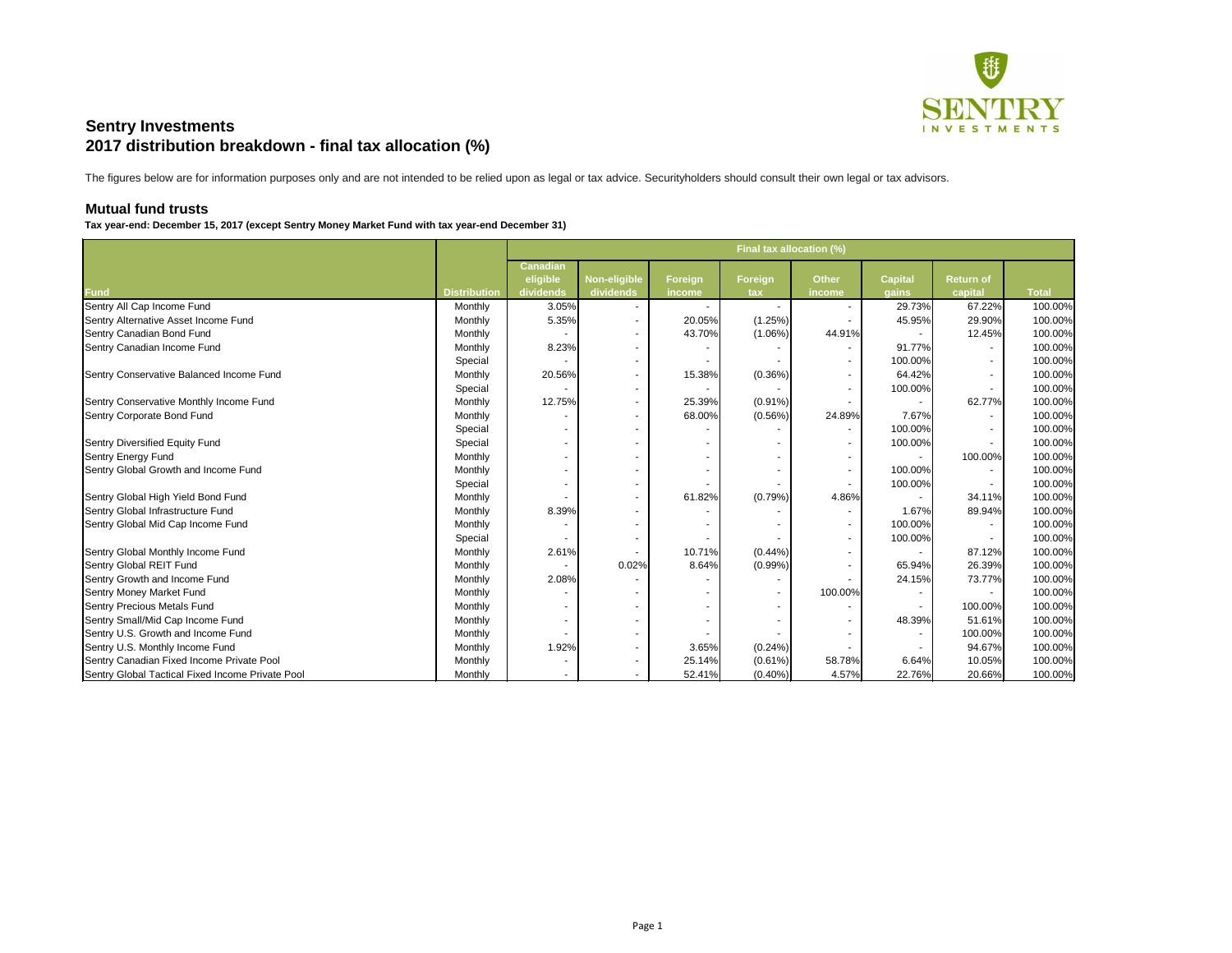

The figures below are for information purposes only and are not intended to be relied upon as legal or tax advice. Securityholders should consult their own legal or tax advisors.

## **Unit trusts**

## Tax year-end: December 31, 2017

|                                                     |                     | Final tax allocation (%)    |              |         |                          |              |                |                          |              |
|-----------------------------------------------------|---------------------|-----------------------------|--------------|---------|--------------------------|--------------|----------------|--------------------------|--------------|
|                                                     |                     | <b>Canadian</b><br>eligible | Non-eligible | Foreign | Foreign                  | <b>Other</b> | <b>Capital</b> | <b>Return of</b>         |              |
| <b>Fund</b>                                         | <b>Distribution</b> | dividends                   | dividends    | income  | tax                      | income       | gains          | capital                  | <b>Total</b> |
| Sentry Canadian Core Fixed Income Private Trust     | Annual              |                             |              | 28.72%  | (0.48%)                  | 71.76%       |                | $\sim$                   | 100.00%      |
| Sentry Canadian Equity Income Private Trust         | Annual              | 54.66%                      | 0.01%        | 6.25%   |                          |              | 39.08%         | $\overline{\phantom{a}}$ | 100.00%      |
| Sentry Energy Private Trust                         | Annual              | 100.00%                     |              |         |                          |              |                | $\overline{\phantom{a}}$ | 100.00%      |
| Sentry Global Core Fixed Income Private Trust       | Annual              |                             |              | 82.64%  | $(0.92\%)$               | 18.28%       |                | $\overline{\phantom{a}}$ | 100.00%      |
| Sentry Global High Yield Fixed Income Private Trust | Annual              |                             |              | 63.02%  | (0.54%)                  | 17.86%       | 19.66%         | $\sim$                   | 100.00%      |
| Sentry Global Infrastructure Private Trust          | Annual              | 13.15%                      |              | 27.24%  | $(3.44\%)$               |              | 63.05%         | $\overline{\phantom{a}}$ | 100.00%      |
| Sentry Global Real Estate Private Trust             | Annual              | 2.99%                       |              | 87.11%  | $(10.31\%)$              |              | 20.21%         | $\overline{\phantom{a}}$ | 100.00%      |
| Sentry International Equity Income Private Trust    | Annual              |                             |              | 16.14%  | $(2.08\%)$               |              | 85.94%         | $\overline{\phantom{a}}$ | 100.00%      |
| Sentry Precious Metals Private Trust                | Annual              | 100.00%                     |              |         | $\overline{\phantom{a}}$ |              |                | $\overline{\phantom{a}}$ | 100.00%      |
| Sentry Real Long Term Income Trust                  | Annual              |                             |              |         | $\sim$                   | 100.00%      |                | $\sim$                   | 100.00%      |
| Sentry Real Mid Term Income Trust                   | Annual              |                             | . .          |         | $\sim$                   | 100.00%      |                | $\sim$                   | 100.00%      |
| Sentry Real Short Term Income Trust                 | Annual              |                             | н.           |         | $\sim$                   | 100.00%      |                | $\overline{\phantom{a}}$ | 100.00%      |
| Sentry U.S. Equity Income Private Trust             | Annual              | 2.42%                       | . .          | 22.95%  | $(3.12\%)$               |              | 77.75%         | $\overline{\phantom{a}}$ | 100.00%      |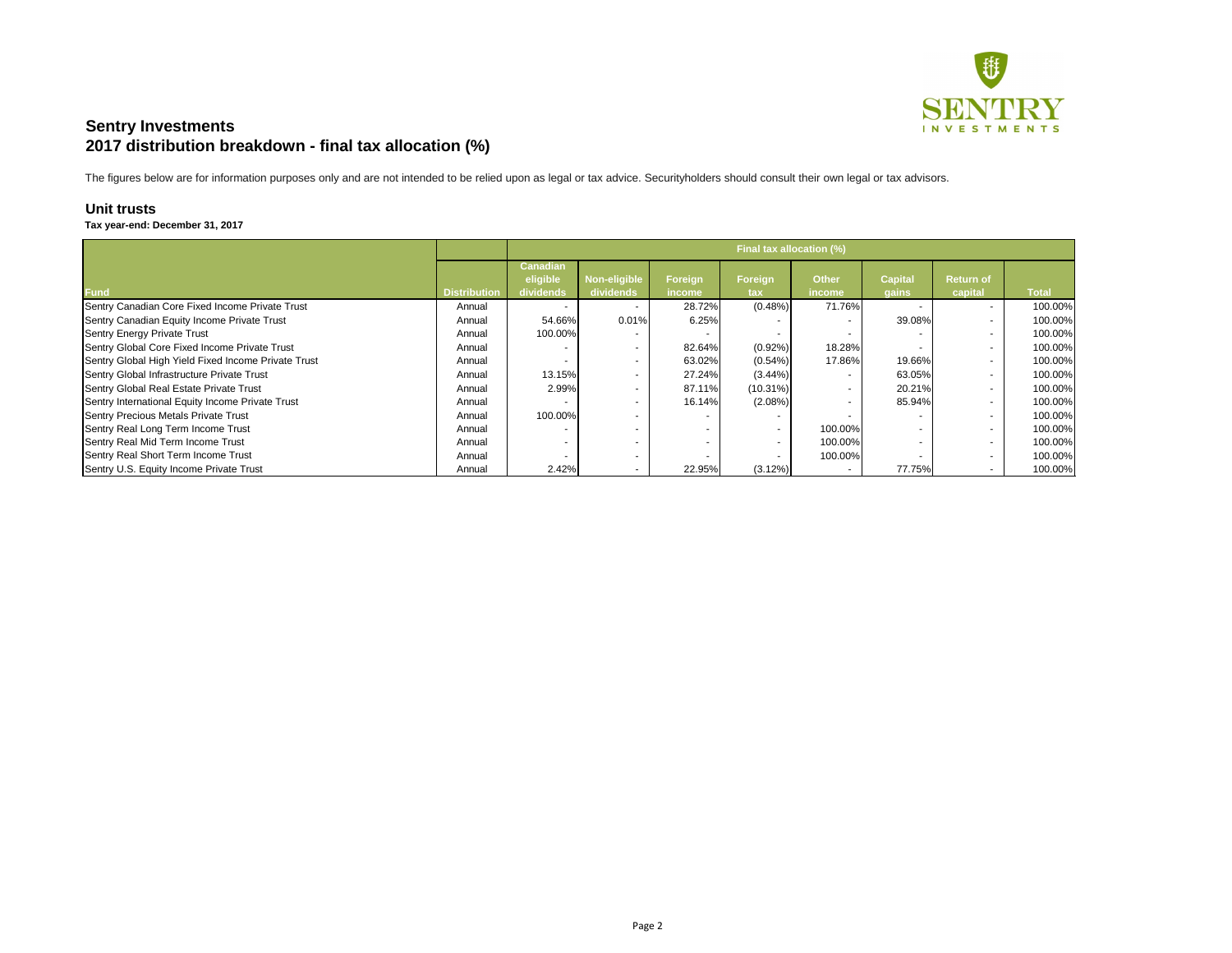

The figures below are for information purposes only and are not intended to be relied upon as legal or tax advice. Securityholders should consult their own legal or tax advisors.

## **Mutual fund corporation**

### **Tax year-end: December 31, 2017**

|                                                               |                     | Final tax allocation (%)                 |                                  |                   |                       |                        |                         |                                                     |              |
|---------------------------------------------------------------|---------------------|------------------------------------------|----------------------------------|-------------------|-----------------------|------------------------|-------------------------|-----------------------------------------------------|--------------|
| <b>Fund</b>                                                   | <b>Distribution</b> | <b>Canadian</b><br>eligible<br>dividends | <b>Non-eligible</b><br>dividends | Foreign<br>income | <b>Foreign</b><br>tax | <b>Other</b><br>income | <b>Capital</b><br>gains | <b>Return of</b><br>$\sqrt{2}$ capital <sup>2</sup> | <b>Total</b> |
| <b>Sentry Corporate Class Ltd.</b>                            |                     |                                          |                                  |                   |                       |                        |                         |                                                     |              |
| Sentry Canadian Income Class                                  | Monthly             | $\blacksquare$                           |                                  |                   | ٠                     |                        |                         | 100.00%                                             | 100.00%      |
|                                                               | Special             | 100.00%                                  |                                  |                   |                       |                        |                         | $\sim$                                              | 100.00%      |
| Sentry Canadian Resource Class                                | Special             | 100.00%                                  |                                  |                   |                       |                        |                         |                                                     | 100.00%      |
| Sentry Conservative Balanced Income Class                     | Monthly             |                                          |                                  |                   |                       |                        |                         | 100.00%                                             | 100.00%      |
|                                                               | Special             | 100.00%                                  |                                  |                   |                       |                        |                         |                                                     | 100.00%      |
| Sentry Corporate Bond Class                                   | Monthly             |                                          |                                  |                   | $\sim$                |                        |                         | 100.00%                                             | 100.00%      |
| <b>Sentry Diversified Equity Class</b>                        |                     |                                          |                                  |                   |                       |                        |                         |                                                     |              |
| Sentry Global Growth and Income Class                         | Monthly             | $\blacksquare$                           |                                  |                   |                       |                        |                         | 100.00%                                             | 100.00%      |
| Sentry Global High Yield Bond Class                           | Monthly             | $\blacksquare$                           |                                  |                   |                       |                        |                         | 100.00%                                             | 100.00%      |
| <b>Sentry Global REIT Class</b>                               | Monthly             | ٠                                        |                                  |                   |                       |                        |                         | 100.00%                                             | 100.00%      |
| <b>Sentry Money Market Class</b>                              | Monthly             | $\blacksquare$                           |                                  |                   |                       |                        |                         | 100.00%                                             | 100.00%      |
| <b>Sentry Precious Metals Class</b>                           |                     | $\blacksquare$                           |                                  |                   |                       |                        |                         |                                                     |              |
| Sentry Small/Mid Cap Income Class                             | Monthly             | $\blacksquare$                           |                                  |                   |                       |                        |                         | 100.00%                                             | 100.00%      |
| Sentry U.S. Growth and Income Class                           | Monthly             | $\blacksquare$                           |                                  |                   |                       |                        |                         | 100.00%                                             | 100.00%      |
| Sentry U.S. Growth and Income Currency Neutral Class          | Monthly             | $\blacksquare$                           |                                  |                   |                       |                        |                         | 100.00%                                             | 100.00%      |
| Sentry Balanced Income Portfolio                              | Monthly             |                                          |                                  |                   |                       |                        |                         | 100.00%                                             | 100.00%      |
|                                                               | Special             | 100.00%                                  |                                  |                   |                       |                        |                         | $\sim$                                              | 100.00%      |
| Sentry Conservative Income Portfolio                          | Monthly             |                                          |                                  |                   |                       |                        |                         | 100.00%                                             | 100.00%      |
|                                                               | Special             | 100.00%                                  |                                  |                   |                       |                        |                         | $\sim$                                              | 100.00%      |
| Sentry Defensive Income Portfolio                             | Monthly             |                                          |                                  |                   |                       |                        |                         | 100.00%                                             | 100.00%      |
| Sentry Growth and Income Portfolio                            | Monthly             |                                          |                                  |                   |                       |                        |                         | 100.00%                                             | 100.00%      |
|                                                               | Special             | 100.00%                                  |                                  |                   |                       |                        |                         |                                                     | 100.00%      |
| Sentry Growth Portfolio                                       | Monthly             |                                          |                                  |                   |                       |                        |                         | 100.00%                                             | 100.00%      |
|                                                               | Special             | 100.00%                                  |                                  |                   |                       |                        |                         | $\sim$                                              | 100.00%      |
| Sentry Balanced Yield Private Pool Class                      | Monthly             |                                          |                                  |                   |                       |                        |                         | 100.00%                                             | 100.00%      |
|                                                               | Special             | 100.00%                                  |                                  |                   |                       |                        |                         |                                                     | 100.00%      |
| Sentry Canadian Equity Income Private Pool Class              | Monthly             |                                          |                                  |                   |                       |                        |                         | 100.00%                                             | 100.00%      |
|                                                               | Special             | 100.00%                                  |                                  |                   |                       |                        |                         |                                                     | 100.00%      |
| Sentry Global Balanced Yield Private Pool Class               | Monthly             |                                          |                                  |                   |                       |                        |                         | 100.00%                                             | 100.00%      |
|                                                               | Special             | 100.00%                                  |                                  |                   |                       |                        |                         |                                                     | 100.00%      |
| Sentry Global Equity Income Private Pool Class                | Monthly             |                                          |                                  |                   |                       |                        |                         | 100.00%                                             | 100.00%      |
| Sentry Global Investment Grade Private Pool Class             | Monthly             |                                          |                                  |                   |                       |                        |                         | 100.00%                                             | 100.00%      |
| Sentry International Equity Income Private Pool Class         | Monthly             |                                          |                                  |                   |                       |                        |                         | 100.00%                                             | 100.00%      |
| Sentry U.S. Equity Income Currency Neutral Private Pool Class | Monthly             |                                          |                                  |                   |                       |                        |                         | 100.00%                                             | 100.00%      |
| Sentry U.S. Equity Income Private Pool Class                  | Monthly             |                                          |                                  |                   |                       |                        |                         | 100.00%                                             | 100.00%      |
| Sentry Real Growth Pool Class                                 |                     |                                          |                                  |                   |                       |                        |                         |                                                     |              |
| Sentry Real Long Term Income Pool Class                       |                     |                                          |                                  |                   |                       |                        |                         |                                                     |              |
| Sentry Real Mid Term Income Pool Class                        |                     |                                          |                                  |                   |                       |                        |                         |                                                     |              |
| Sentry Real Short Term Income Pool Class                      |                     |                                          |                                  |                   |                       |                        |                         |                                                     |              |
| Sentry Real Income 1941-45 Class                              |                     |                                          |                                  |                   |                       |                        |                         |                                                     |              |
| Sentry Real Income 1946-50 Class                              |                     |                                          |                                  |                   |                       |                        |                         |                                                     |              |
| Sentry Real Income 1951-55 Class                              |                     |                                          |                                  |                   |                       |                        |                         |                                                     |              |